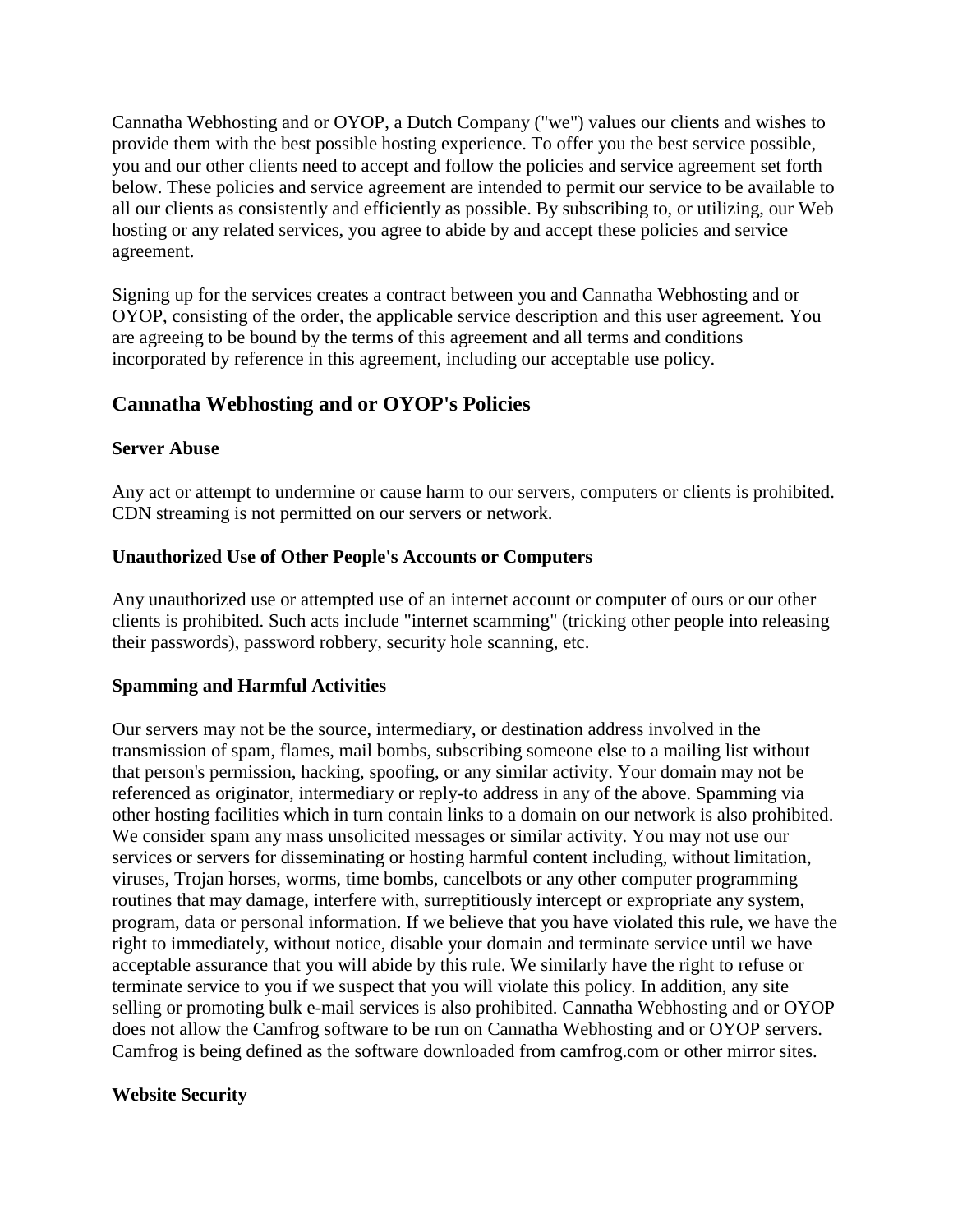Cannatha Webhosting and or OYOP utilizes advanced, industry standard, tools and protocols to keep our servers secure and to mitigate potential threats. These tools cannot secure against all possible threats however. Because of this, it is customer's sole and exclusive responsibility to determine if the security measures Cannatha Webhosting and or OYOP employs are appropriate for their needs. In particular, customers must ensure that scripts, applications, or programs used in conjunction with their website/account are secure and up to date.

This includes, but is not limited to, updating scripts, applications, or programs to the latest secure version available; maintaining and updating of passwords or other login credentials on an ongoing basis to ensure the security of their site and the security of other users on the server. Any scripts, applications, or programs available via the control panel interface are solely the customer's responsibility to update and secure.

Cannatha Webhosting and or OYOP will not be liable for loss or damages of any kind, under any legal theory, caused by the customers failure to comply with the foregoing security obligations or caused by any person to whom the customer grants access to the services we provide.

Customers agree to notify Cannatha Webhosting and or OYOP no later than thirty minutes of their discovery of any unauthorized uses of their services or any other breaches of security, and to cooperate fully, at Customer's expense, with any investigation and mitigation activities Cannatha Webhosting and or OYOP deems necessary.

#### **IRC**

We do not allow IRC or IRC bots to be operated on our servers.

## **Backups**

## **Managed Services – Shared, Cloud, Reseller and Managed Dedicated Servers or Unmanaged Dedicated Server client who purchases External Server backups**

Cannatha Webhosting and or OYOP cannot guarantee that the contents of a Website will never be deleted or corrupted, or that a backup of a Website will always be available, accurate or complete.

You shall have sole responsibility for undertaking measures to maintain independent archival and backup copies of your content, and for checking the accuracy of your Website hosted by Cannatha Webhosting and or OYOP from time to time.

We have the right, but not the obligation, to make backup copies of the data you upload to our Cannatha Webhosting and or OYOP servers.

Cannatha Webhosting and or OYOP does store on a temporary basis backups which are intended for our disaster recovery.

## **Unmanaged Dedicated Servers**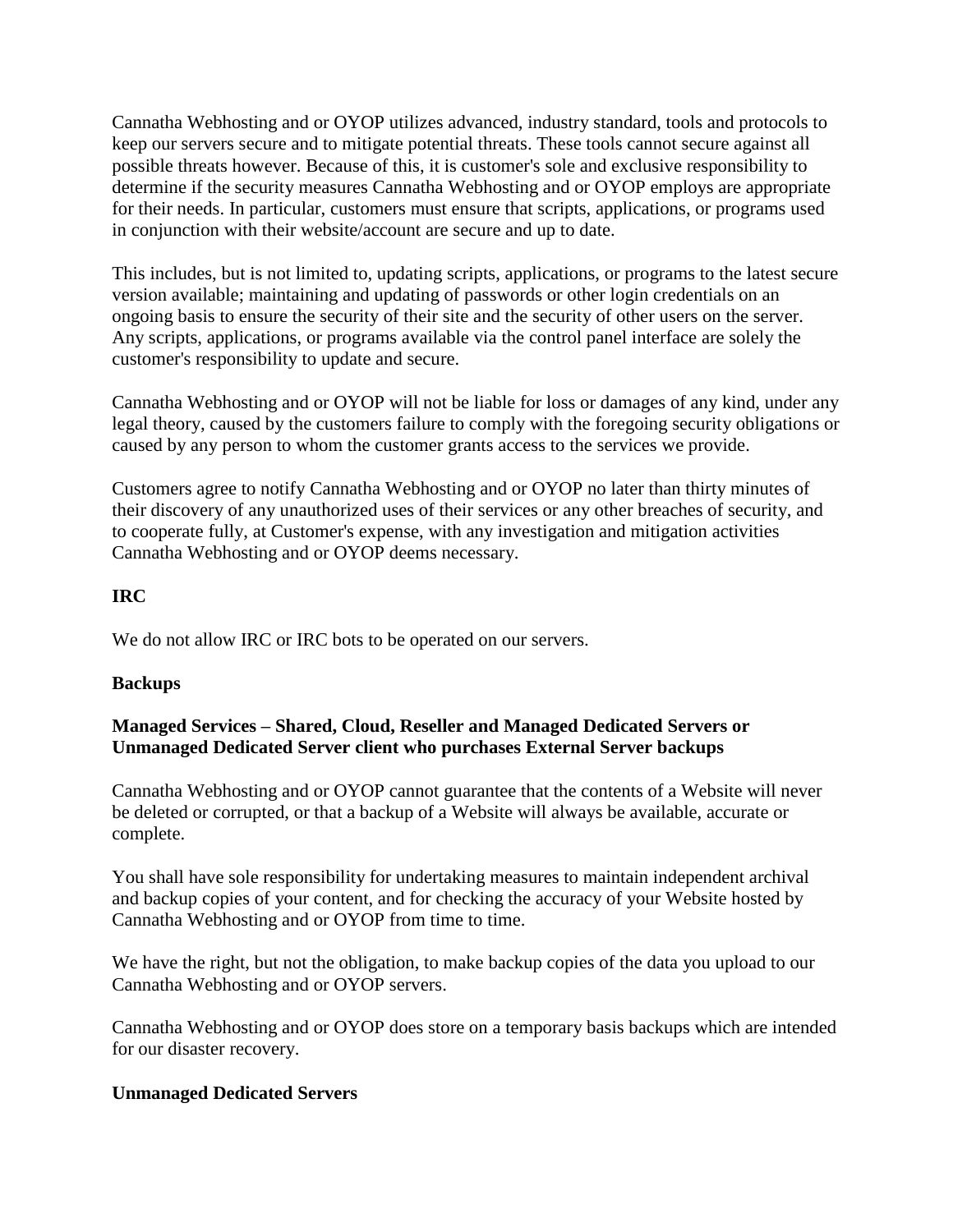You shall have sole responsibility for undertaking measures to maintain independent archival and backup copies of your content, and for checking the accuracy of your Website hosted by Cannatha Webhosting and or OYOP from time to time.

# **Lawful Purpose**

Use of our servers or services in any manner in violation of any state, local or Dutch law, rule or regulation is prohibited. Such prohibited use includes, but is not limited to, disseminating, posting or storage of any material in violation of any federal, state or local law, rule or regulation. Our servers and services may not be used for the propagation, distribution, housing, processing, storing or otherwise handling in any way lewd, obscene, pornographic or satanic materials. Also included is the posting or trafficking in government secrets, providing any information to in any way assist or encourage any terrorist activities, providing any information concerning nuclear or biological weapons or other weapons of mass destruction, posting or trafficking in obscene material, solicitation of a minor or others for illegal acts, dealing drugs, harassment, fraud, stalking, abuse or other subject matters that are prohibited under applicable federal, state or local law, rules or regulations.

## **Transfers**

Some hosting providers compile data in incompatible or proprietary formats, making it extremely difficult (sometimes impossible) to migrate portions of your data. Some platforms, like the Cannatha Webhosting and or OYOP Site Manager platform, have differences in core applications that if utilized make transfers unfeasible. Other providers disallow host-to-host transfers all together. If we cannot migrate your data in a timely and efficient manner, we will work with you through this process and notify you beforehand if further services can be offered and provide you with a cost estimate for such additional services.

If we cannot migrate your data in a timely and efficient manner, we will work with you through this process and notify you beforehand if further services can be offered and provide you with a cost estimate for such additional services.

## **Online Gambling**

We do not allow online gambling activities to be operated from our servers.

## **Damaging Material**

You may not use our services or servers to post or disseminate in any manner, any information or material which may be dangerous, damaging, defamatory, libelous, slanderous, scandalous, private information or injurious to persons or property which, directly or indirectly, may be used to create danger, damage or injury to persons or property, nor may you use our services or servers to inflict emotional distress make unlawful threats, stalk, interfere with any contract or prospective relationships or engage in sexual or other harassment.

## **Adult Content**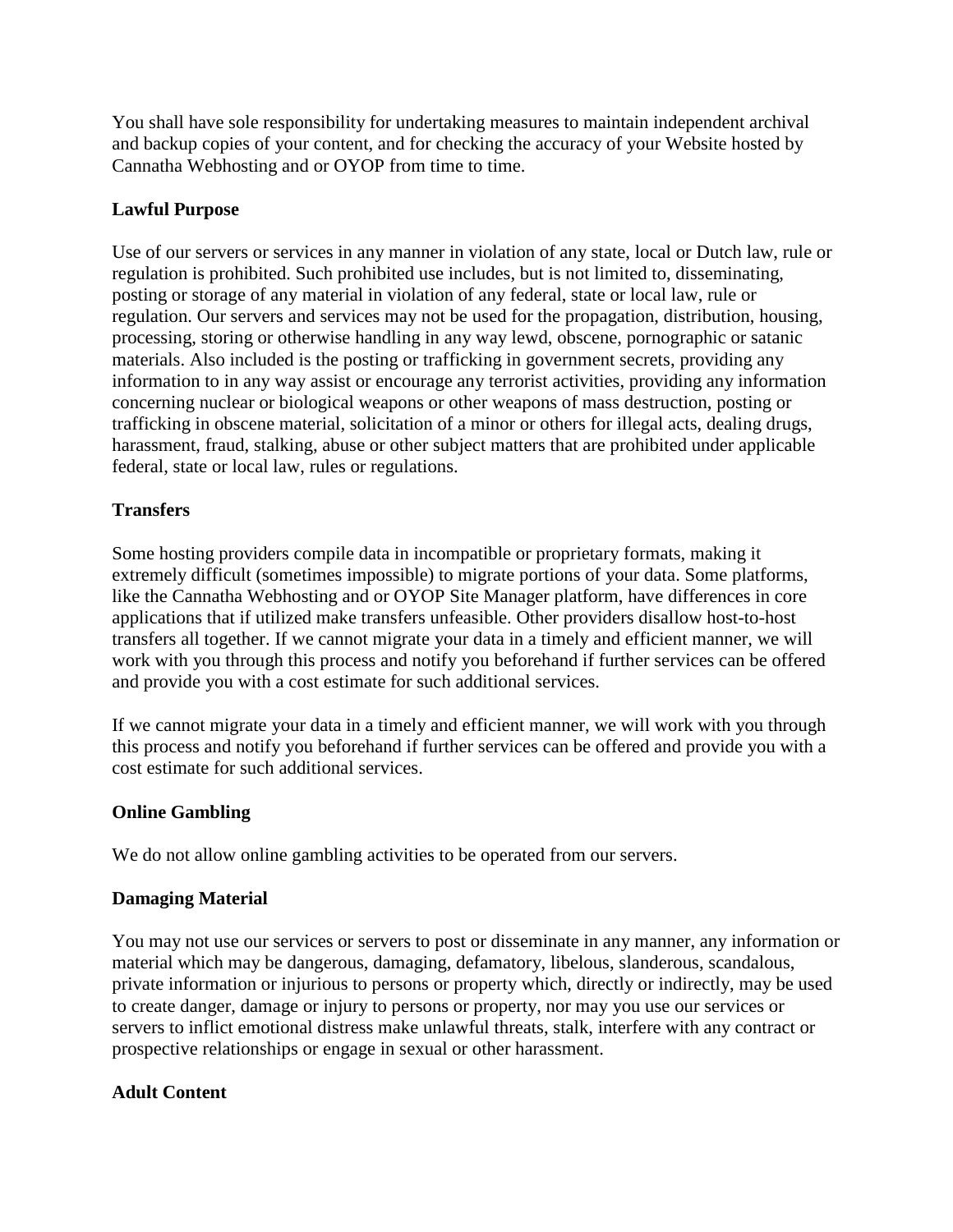Pornography is prohibited on Cannatha Webhosting and or OYOP servers. This includes sites that may provide links to adult content elsewhere.

## **Child Pornography**

The use of Cannatha Webhosting and or OYOP's services to store, post, display, transmit, advertise or otherwise make available child pornography is prohibited. Cannatha Webhosting and or OYOP is required by law, and will, notify law enforcement agencies when it becomes aware of the presence of child pornography on, or being transmitted through, its services.

## **Infringement**

You may not use our services or servers to post or disseminate in any manner, any information or material which infringes the intellectual property rights or other proprietary rights of any third party, including, without limitation, material protected by copyright, trademark, patent, trade secret or other intellectual property right used with proper authorization. Infringement may result from, among other activities, the unauthorized copying and posting of pictures, logos, software, articles, musical works and videos. You shall comply with the Digital Millennium Copyright Act ("DMCA"). [Click Here](http://www.westhost.com/policies/dmca.html) for our DMCA Policy.

## **Fraudulent Activities**

You may not offer or disseminate fraudulent goods, services, schemes or promotions (i.e., make money fast schemes, chain letters, pyramid schemes, ponzi schemes) or fraudulently use any information obtained through the use of our servers or services, including, without limitation, unauthorized use of credit card numbers.

## **Contact Information**

You are required to provide us with accurate contact information when setting up your account, during the course of our relationship, and when corresponding with us. On occasion, we may need to communicate with you by e-mail about your account. You agree to maintain a working e-mail address that is monitored daily. We have no responsibility, or liability, for interruptions in service, or damages of any sort, based on communications that are misdirected as a result of your failure to provide us with updated contact information. You can login to your account to keep your contact information current.

## **Service Agreement**

## **Payment Policies**

Our services are sold on a pre-paid basis at the agreed upon rate at the time of ordering. If you fail to promptly pre-pay, we will terminate your service.

If you provided us with your credit card information and requested automatic billing, you authorize Cannatha Webhosting and or OYOP to automatically charge your credit card for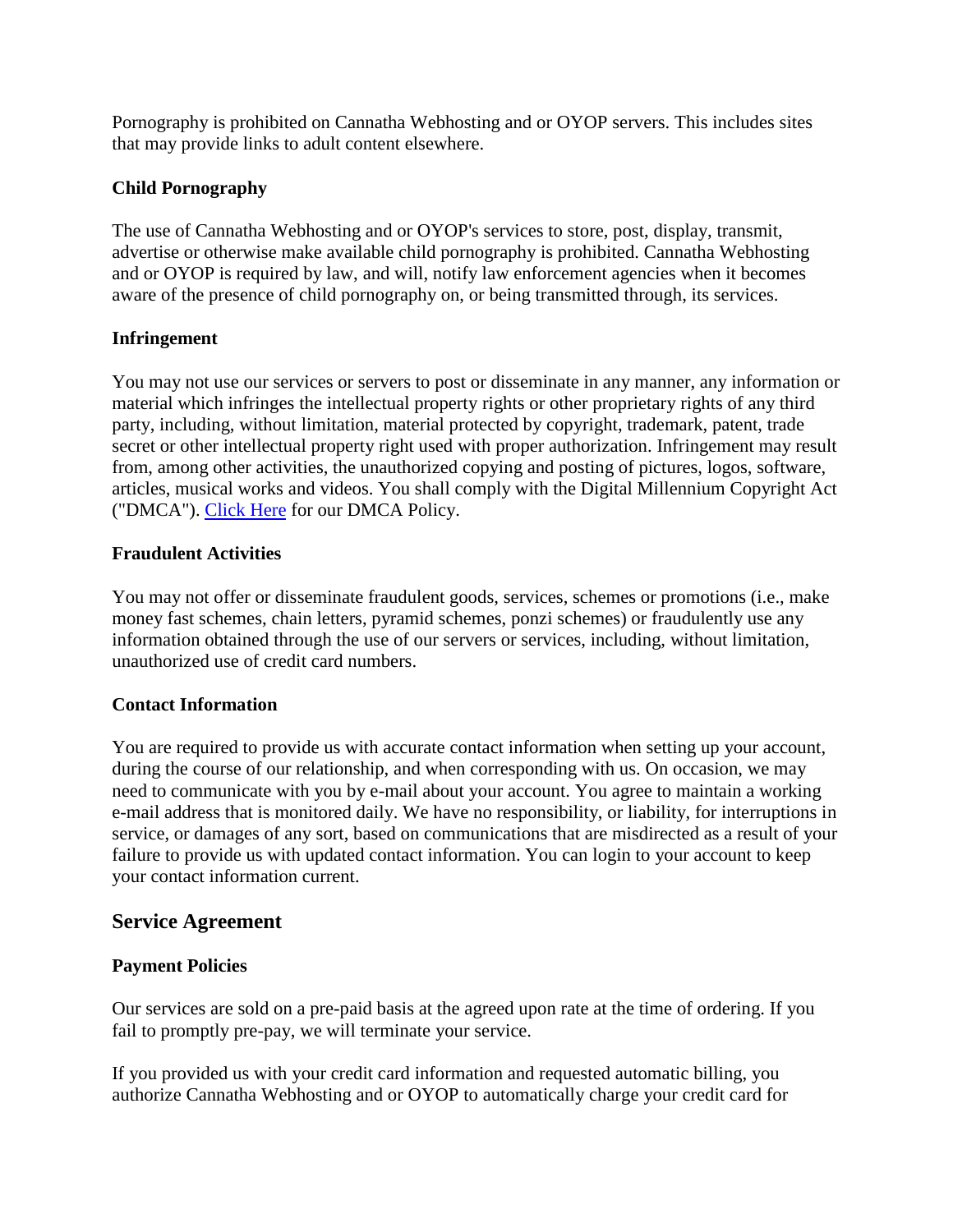charges that apply to your account. Recurring charges will be posted to your credit card until such time that you cancel your account in accordance with our cancellation requirements listed below. You will receive an e-mail confirmation once your credit card has been charged.

Although you may cancel your account at any time by giving us written notice of cancellation, there is no refund of any pre-paid amounts with the exception of accounts meeting requirements of "30 day Money Back Guarantee" (see below). You are responsible for all fees associated with your account up until the time of making a cancellation request, see complete details below.

## **Service Cancellation**

To make a cancellation request, you will need to contact us. You must include your Account Domain Name and Account Password for the account which you wish to cancel hosting for. We cannot accept cancellation requests over the phone for security reasons.

## **Violations**

In addition to the service terminations specifically herein provided, we reserve the right in our sole discretion to refuse or terminate service to you at any time. We may, but need not, give you notice of such termination or of a suspected Violation of any of our policies. Such notice may, but need not, contain such warning, suspension or possible account terminations as we from time to time in our sole discretion determine advisable. We also reserve the right to remove materials from your website at any time if we determine in our sole discretion that such content or materials violates our policies or this service agreement. Your pre-payment of your accounts that is terminated due to our determination of a violation of one or more of our policies will not be refunded. You agree to pay to us our costs, including reasonable attorney fees, incurred as a result of our investigation and/or defense of any third party claiming that your website violates or infringes on their rights. We have the right to require pre-payment of such fees. We are, however, under no obligation to conduct any investigation and may, if we choose, terminate your service upon receipt of such third-party claim or upon our own action. In the event of a termination of services, your files and data stored on our computers will be deleted after such termination.

## **Terms of Data Transfer (Bandwidth)**

If you exceed the data transfer limit of your account you will be notified by Cannatha Webhosting and or OYOP to resolve the situation and be given options for upgrading your account. E-mail warning notices will be sent upon approaching your limit. Once the limit is hit, data transfer will be stopped.

## **Server Resources**

The use of your account must be reasonable and you may not place excessive burdens on our servers. While our shared services are suitable for the bulk of our customers, there comes a time that your website(s) are better suited for a larger hosting package, which allows for more dedicated CPU and memory resources. We reserve the right, in our sole discretion, to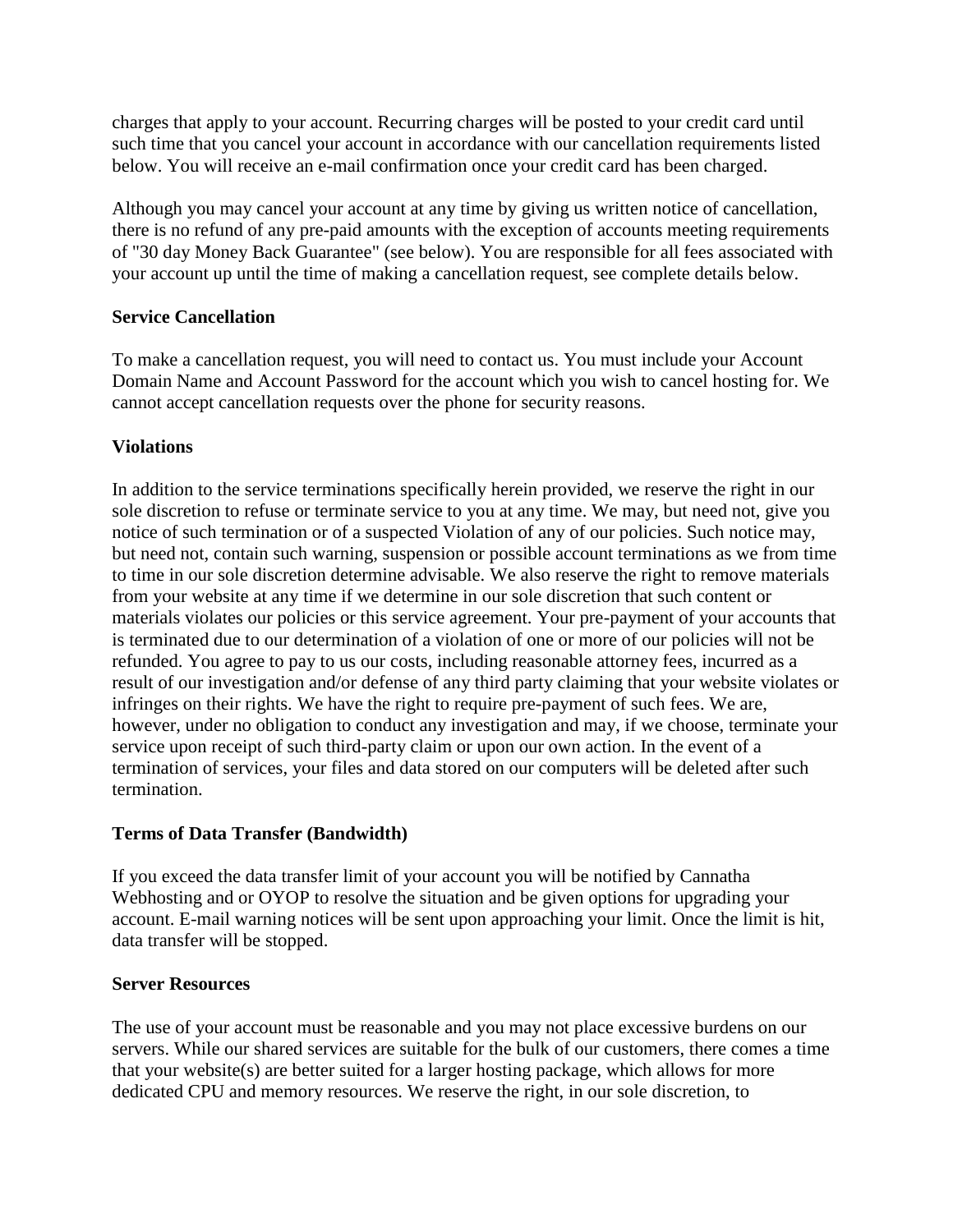discontinue service to any customer with a website or other hosted data that uses a high amount of server resources (such as, but not limited to, CPU Time, Memory Usage, and Network Resources). At our election, you will be given an option of either upgrading the service level or reducing the resource usage to an acceptable level, otherwise we reserve the right to limit your use of our servers or take your site offline. Due to the severity of this, and our ability to act quickly to correct these situations to avoid server issues, we will do everything reasonably feasible to provide you with a warning prior to taking your site offline, but we accept no obligation to do so.

# **IP Addresses**

Depending on the service plan your account is on it will have either a shared or dedicated IP address associated with it. We cannot guarantee this IP address will never change. We make a reasonable effort to avoid IP address changes but due to many factors including network changes it's not possible to guarantee. You will be given advanced e-mail notification if such a change ever does effect your account.

## **Cannatha Webhosting and or OYOP Account Management Applications**

We provide account management applications for the explicit use of our clients and their accounts with us. Any usage of the applications outside of the management of your account or intended use of the applications is prohibited.

ALL SOFTWARE APPLICATIONS WE PROVIDE TO YOU ARE "AS IS," AND WE MAKE NO WARRANTIES, EXPRESSED OR IMPLIED, AS TO THEIR PERFORMANCE. WE ARE NOT RESPONSIBLE FOR ERRORS, INTERRUPTIONS IN SERVICE, OR LOSS OF DATA AS A RESULT OF YOUR USE OF THESE APPLICATIONS. YOU USE THEM AT YOUR OWN RISK.

All software applications we provide to you may only be used in conjunction with your use of our services. They remain our intellectual property, including documentation and help files, and we may permit others to also use them. Such applications remain protected by copyright laws, other intellectual property laws, and by international treaties. You may not (1) modify or use them with derivative works, including translation or localization or (2) reverse engineering, recompilation, disassembling or make any other attempt to derive the source code for any such application. Upon termination of your account you may no longer use any such applications.

Clients are responsible for the ongoing maintenance of their website including security updates for third-party software they may have chosen to install. It is strongly recommended that clients frequently update all scripts and applications to ensure their site is protected against the latest security threats. Cannatha Webhosting and or OYOP is not responsible for lost or corrupted data due to security negligence on behalf of the client or any third party application or script. Cannatha Webhosting and or OYOP makes updates available to Cannatha Webhosting and or OYOP-provided applications and scripts through the Site Manager; however the installation of these updates must be performed by the client. Cannatha Webhosting and or OYOP will continue to maintain the physical security of our data center and ensure that the hosting platform is up to